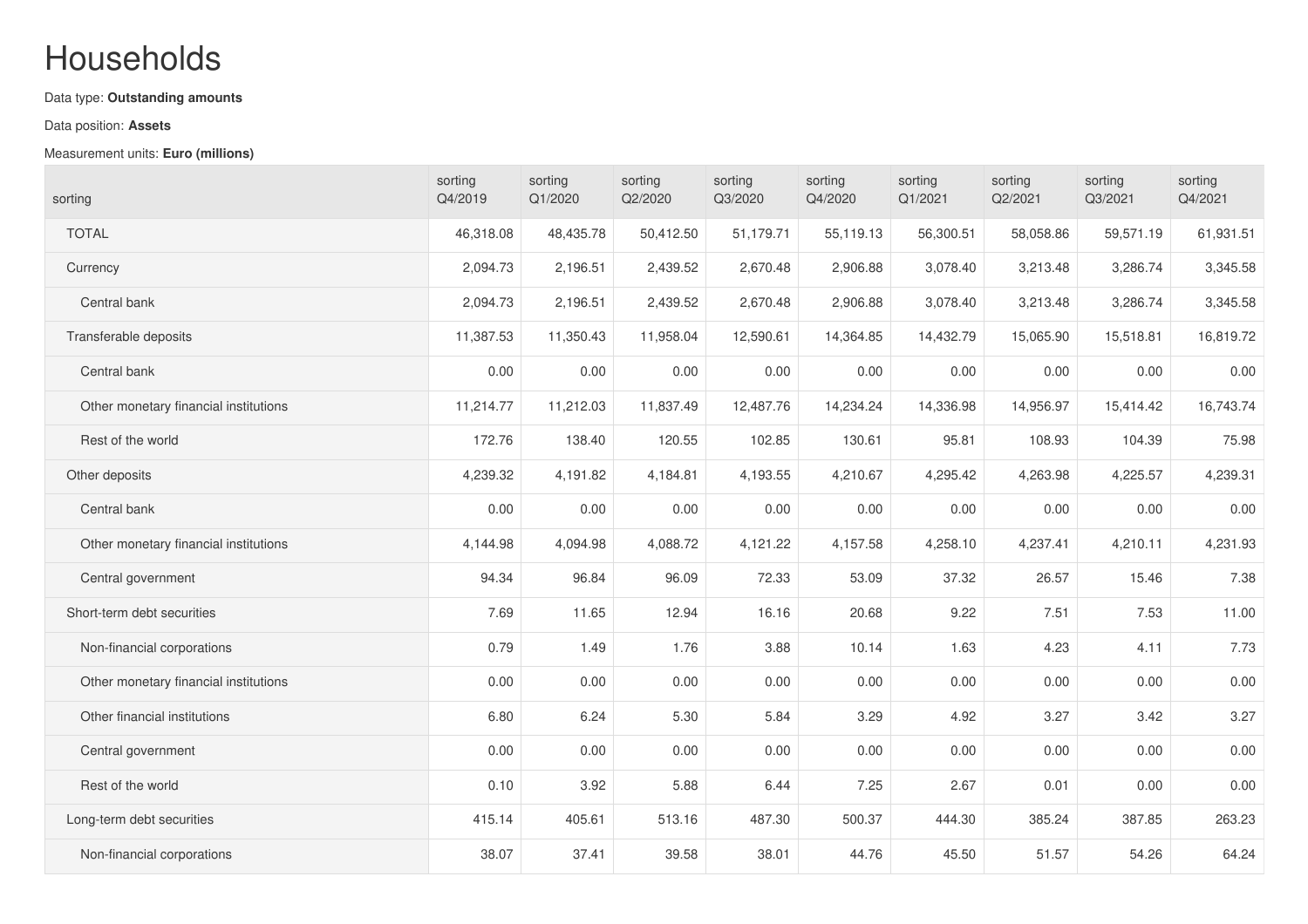| sorting                               | sorting<br>Q4/2019 | sorting<br>Q1/2020 | sorting<br>Q2/2020 | sorting<br>Q3/2020 | sorting<br>Q4/2020 | sorting<br>Q1/2021 | sorting<br>Q2/2021 | sorting<br>Q3/2021 | sorting<br>Q4/2021 |
|---------------------------------------|--------------------|--------------------|--------------------|--------------------|--------------------|--------------------|--------------------|--------------------|--------------------|
| Other monetary financial institutions | 1.69               | 2.14               | 2.79               | 3.40               | 1.54               | 2.12               | 2.75               | 1.03               | 2.51               |
| Investment funds                      | 2.60               | 3.13               | 2.58               | 4.38               | 4.40               | 4.49               | 2.31               | 2.89               | 0.00               |
| Other financial institutions          | 4.23               | 4.23               | 3.29               | 6.26               | 7.71               | 7.63               | 8.59               | 6.78               | 11.69              |
| Central government                    | 173.08             | 174.67             | 280.60             | 253.87             | 261.82             | 203.44             | 146.77             | 159.85             | 24.06              |
| Rest of the world                     | 195.47             | 184.03             | 184.33             | 181.38             | 180.14             | 181.13             | 173.24             | 163.04             | 160.73             |
| Short-term loans                      | 2.10               | 0.30               | 2.35               | 2.35               | 0.85               | 0.85               | 0.85               | 0.95               | 1.60               |
| Investment funds                      | 2.10               | 0.30               | 2.35               | 2.35               | 0.85               | 0.85               | 0.85               | 0.95               | 1.60               |
| Central government                    | 0.00               | 0.00               | 0.00               | 0.00               | 0.00               | 0.00               | 0.00               | 0.00               | 0.00               |
| Local government                      | 0.00               | 0.00               | 0.00               | 0.00               | 0.00               | 0.00               | 0.00               | 0.00               | 0.00               |
| Social security funds                 | 0.00               | 0.00               | 0.00               | 0.00               | 0.00               | 0.00               | 0.00               | 0.00               | 0.00               |
| Rest of the world                     | 0.00               | 0.00               | 0.00               | 0.00               | 0.00               | 0.00               | 0.00               | 0.00               | 0.00               |
| Long-term loans                       | 232.11             | 233.90             | 233.47             | 232.70             | 232.63             | 232.54             | 233.43             | 235.83             | 235.84             |
| Investment funds                      | 0.60               | 2.70               | 2.28               | 1.52               | 1.46               | 1.43               | 2.33               | 5.23               | 5.23               |
| Other financial institutions          | 231.36             | 231.04             | 231.04             | 231.03             | 231.03             | 230.96             | 230.96             | 230.45             | 230.46             |
| Central government                    | 0.00               | 0.00               | 0.00               | 0.00               | 0.00               | 0.00               | 0.00               | 0.00               | 0.00               |
| Local government                      | 0.00               | 0.00               | 0.00               | 0.00               | 0.00               | 0.00               | 0.00               | 0.00               | 0.00               |
| Social security funds                 | 0.00               | 0.00               | 0.00               | 0.00               | 0.00               | 0.00               | 0.00               | 0.00               | 0.00               |
| Rest of the world                     | 0.15               | 0.16               | 0.15               | 0.15               | 0.14               | 0.15               | 0.15               | 0.15               | 0.15               |
| Listed shares                         | 657.26             | 563.01             | 668.72             | 698.28             | 807.55             | 939.89             | 1,066.36           | 1,098.02           | 1,185.74           |
| Non-financial corporations            | 352.61             | 312.39             | 335.05             | 327.57             | 384.36             | 441.88             | 496.80             | 489.55             | 494.62             |
| Other monetary financial institutions | 89.01              | 60.72              | 72.20              | 74.56              | 85.75              | 91.92              | 113.42             | 126.53             | 131.36             |
| Other financial institutions          | 44.68              | 40.46              | 46.51              | 48.87              | 48.84              | 58.92              | 66.92              | 71.37              | 105.03             |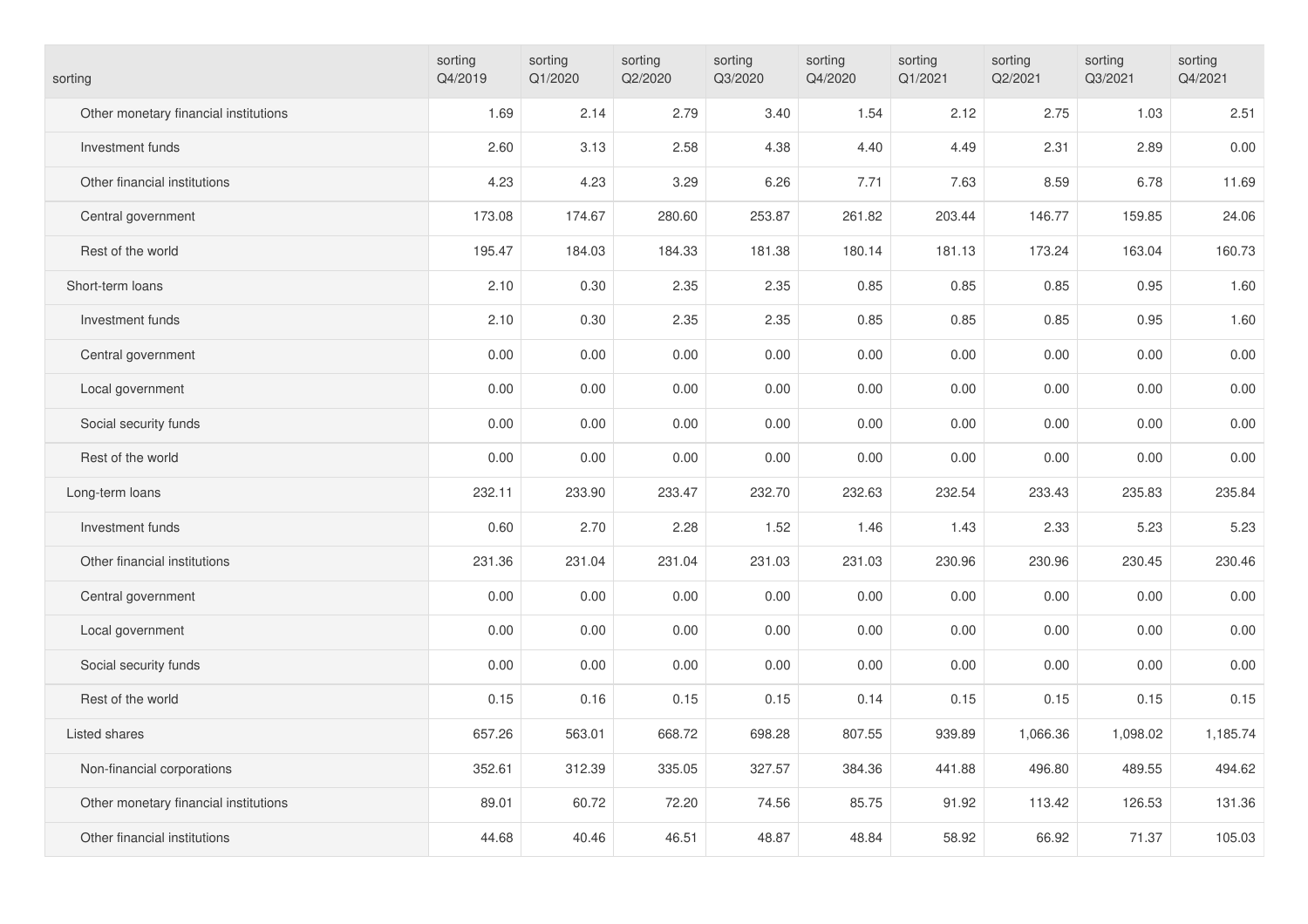| sorting                                 | sorting<br>Q4/2019 | sorting<br>Q1/2020 | sorting<br>Q2/2020 | sorting<br>Q3/2020 | sorting<br>Q4/2020 | sorting<br>Q1/2021 | sorting<br>Q2/2021 | sorting<br>Q3/2021 | sorting<br>Q4/2021 |
|-----------------------------------------|--------------------|--------------------|--------------------|--------------------|--------------------|--------------------|--------------------|--------------------|--------------------|
| Rest of the world                       | 170.96             | 149.44             | 214.96             | 247.28             | 288.59             | 347.18             | 389.22             | 410.58             | 454.73             |
| Unlisted shares                         | 16,183.56          | 17,559.22          | 17,858.05          | 17,493.77          | 19,245.34          | 19,337.05          | 19,638.61          | 19,966.44          | 19,475.71          |
| Non-financial corporations              | 15,367.63          | 16,574.03          | 16,721.94          | 16,348.24          | 18,081.90          | 17,750.73          | 18,079.51          | 18,371.47          | 17,855.41          |
| Other monetary financial institutions   | 2.49               | 2.50               | 2.46               | 2.50               | 2.36               | 2.46               | 5.90               | 5.87               | 7.35               |
| Other financial institutions            | 793.78             | 961.69             | 1,112.16           | 1,125.06           | 1,143.74           | 1,563.41           | 1,533.33           | 1,570.69           | 1,594.58           |
| Insurance corporations                  | 1.69               | 0.37               | 1.20               | 1.44               | 0.87               | 3.17               | 2.86               | 2.84               | 2.07               |
| Rest of the world                       | 17.97              | 20.63              | 20.29              | 16.53              | 16.48              | 17.28              | 17.01              | 15.57              | 16.30              |
| Other equity                            | 424.18             | 390.76             | 392.91             | 400.72             | 413.67             | 424.38             | 434.22             | 443.39             | 447.28             |
| Non-financial corporations              | 210.63             | 181.57             | 181.14             | 183.52             | 193.60             | 206.61             | 210.24             | 213.87             | 213.76             |
| Other monetary financial institutions   | 74.46              | 69.95              | 71.63              | 76.25              | 78.81              | 82.46              | 87.06              | 90.98              | 93.72              |
| Rest of the world                       | 139.09             | 139.24             | 140.14             | 140.95             | 141.26             | 135.31             | 136.92             | 138.54             | 139.81             |
| Money Market Fund shares/units          | 0.02               | 0.02               | 0.02               | 0.02               | 0.01               | 0.02               | 0.02               | 0.02               | 0.00               |
| Rest of the world                       | 0.02               | 0.02               | 0.02               | 0.02               | 0.01               | 0.02               | 0.02               | 0.02               | 0.00               |
| Non-MMF investment fund shares/units    | 695.13             | 622.91             | 690.55             | 734.03             | 809.73             | 897.56             | 987.43             | 1,061.92           | 1,162.15           |
| Investment funds                        | 327.28             | 324.88             | 330.50             | 336.93             | 385.75             | 406.67             | 425.23             | 446.63             | 484.07             |
| Rest of the world                       | 367.85             | 298.03             | 360.05             | 397.10             | 423.98             | 490.89             | 562.20             | 615.29             | 678.08             |
| Non-life insurance technical reserves   | 214.96             | 218.49             | 220.24             | 265.46             | 267.20             | 279.83             | 282.01             | 286.94             | 295.01             |
| Insurance corporations                  | 214.96             | 218.49             | 220.24             | 265.46             | 267.20             | 279.83             | 282.01             | 286.94             | 295.01             |
| Life insurance and annuity entitlements | 1,002.79           | 946.40             | 995.99             | 1,021.02           | 1,072.08           | 1,122.76           | 1,158.68           | 1,164.60           | 1,194.94           |
| Insurance corporations                  | 1,002.79           | 946.40             | 995.99             | 1,021.02           | 1,072.08           | 1,122.76           | 1,158.68           | 1,164.60           | 1,194.94           |
| Pension entitlements                    | 4,027.35           | 3,515.05           | 3,976.43           | 4,228.51           | 4,650.75           | 5,053.93           | 5,409.81           | 5,604.12           | 6,106.55           |
| Insurance corporations                  | 5.62               | 5.62               | 5.62               | 5.62               | 5.62               | 5.62               | 5.62               | 5.62               | 5.62               |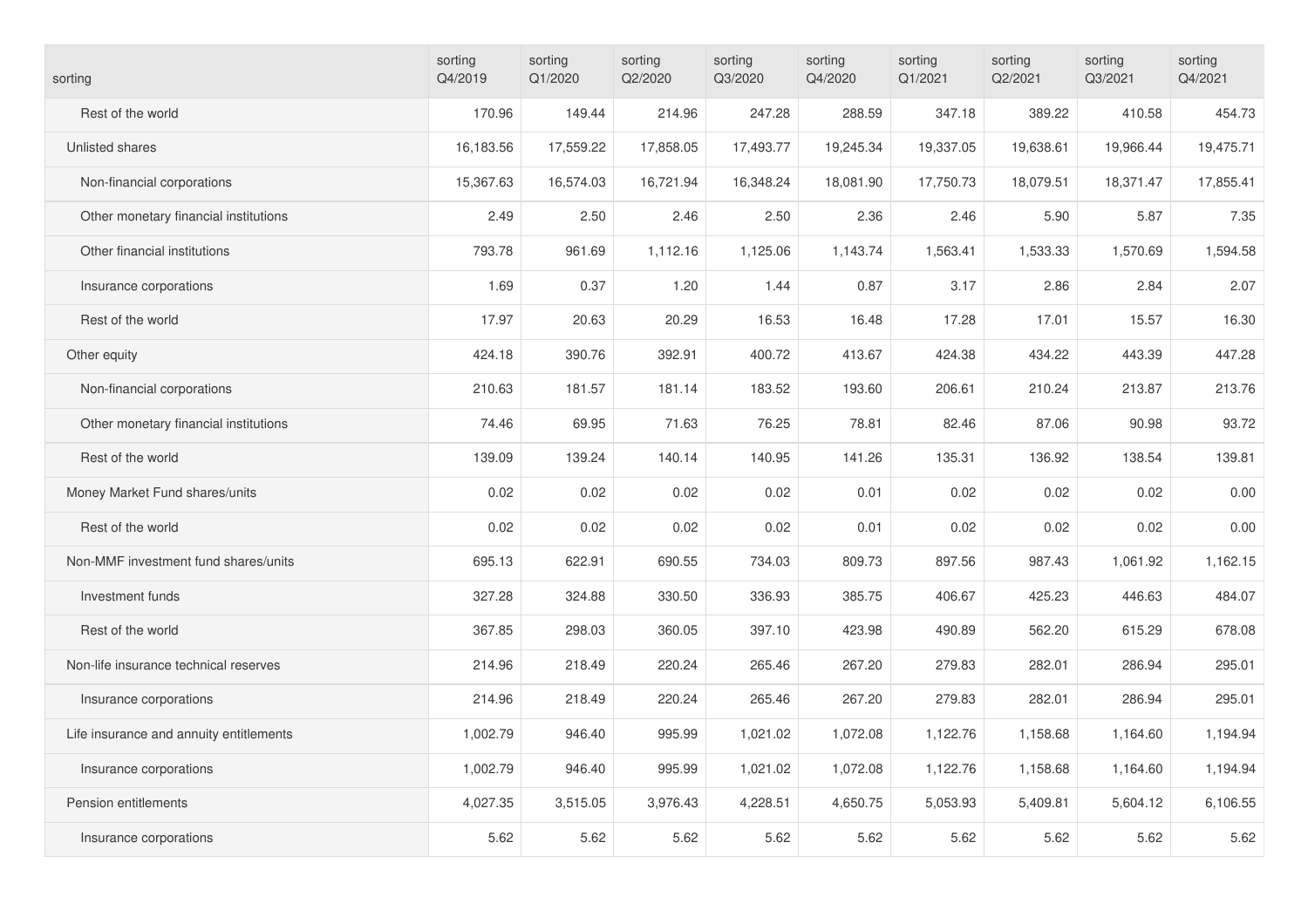| sorting                                                                    | sorting<br>Q4/2019 | sorting<br>Q1/2020 | sorting<br>Q2/2020 | sorting<br>Q3/2020 | sorting<br>Q4/2020 | sorting<br>Q1/2021 | sorting<br>Q2/2021 | sorting<br>Q3/2021 | sorting<br>Q4/2021 |
|----------------------------------------------------------------------------|--------------------|--------------------|--------------------|--------------------|--------------------|--------------------|--------------------|--------------------|--------------------|
| Pension funds                                                              | 4,021.72           | 3,509.43           | 3,970.80           | 4,220.76           | 4,641.60           | 5,043.71           | 5,397.29           | 5,588.04           | 6,087.04           |
| Social security funds                                                      | 0.00               | 0.00               | 0.00               | 2.13               | 3.53               | 4.60               | 6.89               | 10.46              | 13.89              |
| Provisions for calls under standardised guarantees                         | 22.91              | 21.98              | 24.46              | 25.02              | 41.06              | 41.36              | 43.81              | 49.35              | 50.15              |
| Other financial institutions                                               | 0.00               | 0.00               | 0.00               | 0.00               | 0.00               | 0.00               | 0.00               | 0.00               | 0.00               |
| Central government                                                         | 22.91              | 21.98              | 24.46              | 25.02              | 41.06              | 41.36              | 43.81              | 49.35              | 50.15              |
| Financial derivatives and employee stock options                           | 0.58               | 0.33               | 0.40               | 0.00               | 0.01               | 0.00               | 0.00               | 0.00               | 0.00               |
| Other monetary financial institutions                                      | 0.58               | 0.33               | 0.40               | 0.00               | 0.01               | 0.00               | 0.00               | 0.00               | 0.00               |
| Investment funds                                                           | 0.00               | 0.00               | 0.00               | 0.00               | 0.00               | 0.00               | 0.00               | 0.00               | 0.00               |
| Trade credits and advances                                                 | 2,366.82           | 3,250.58           | 3,187.68           | 3,136.53           | 2,844.67           | 2,854.93           | 2,951.79           | 3,130.17           | 3,688.27           |
| Non-financial corporations                                                 | 2,339.85           | 3,224.04           | 3,167.47           | 3,113.71           | 2,823.38           | 2,832.71           | 2,932.67           | 3,109.58           | 3,669.90           |
| Central government                                                         | 0.00               | 0.00               | 0.00               | 0.00               | 0.00               | 0.00               | 0.00               | 0.00               | 0.00               |
| Local government                                                           | 0.00               | 0.00               | 0.00               | 0.00               | 0.00               | 0.00               | 0.00               | 0.00               | 0.00               |
| Rest of the world                                                          | 26.97              | 26.54              | 20.21              | 22.82              | 21.29              | 22.22              | 19.12              | 20.59              | 18.37              |
| Other accounts receivable/payable, excluding trade credits<br>and advances | 2,343.89           | 2,956.81           | 3,052.76           | 2,983.18           | 2,730.13           | 2,855.27           | 2,915.74           | 3,102.93           | 3,409.41           |
| Non-financial corporations                                                 | 1,196.24           | 1,597.95           | 1,732.71           | 1,650.90           | 1,474.77           | 1,493.82           | 1,562.74           | 1,664.88           | 2,111.00           |
| Central bank                                                               | 118.24             | 118.46             | 117.80             | 117.44             | 117.71             | 117.68             | 116.82             | 116.01             | 115.17             |
| Other monetary financial institutions                                      | 246.08             | 323.10             | 287.60             | 283.16             | 224.13             | 229.99             | 255.79             | 265.05             | 221.78             |
| Investment funds                                                           | 30.29              | 34.14              | 33.30              | 42.90              | 57.70              | 42.82              | 58.06              | 49.83              | 52.64              |
| Other financial institutions                                               | 14.91              | 20.45              | 18.98              | 19.33              | 17.13              | 19.88              | 18.89              | 19.11              | 18.00              |
| Insurance corporations                                                     | 71.82              | 73.08              | 74.46              | 71.02              | 90.98              | 95.24              | 77.73              | 81.13              | 96.26              |
| Pension funds                                                              | 3.85               | 2.60               | 4.09               | 3.91               | 3.59               | 3.73               | 4.56               | 4.84               | 5.18               |
| Central government                                                         | 259.27             | 321.95             | 293.54             | 331.78             | 294.49             | 375.45             | 332.41             | 398.63             | 349.20             |